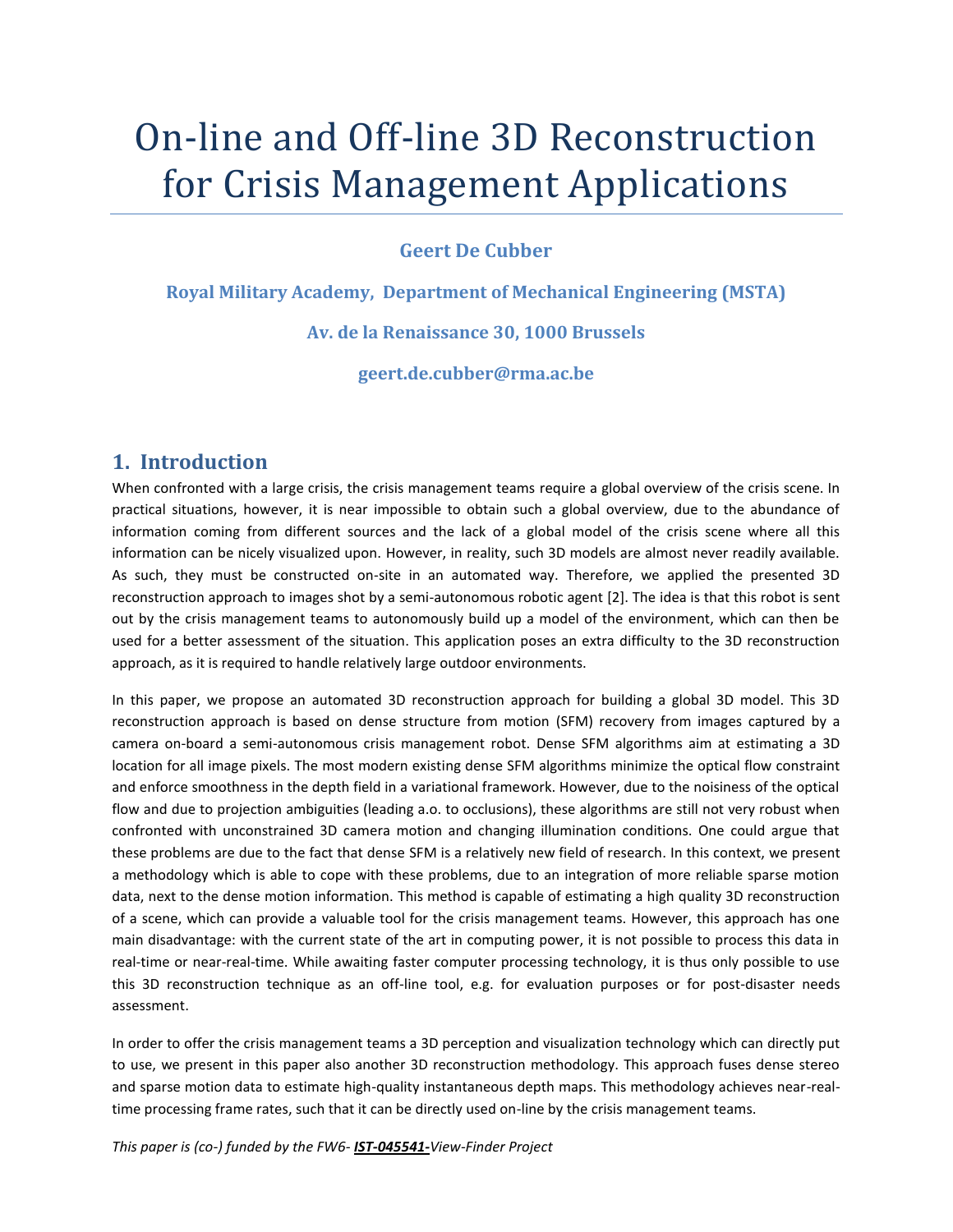## **2. Off-line 3D Reconstruction using Dense Structure from Motion**

## **2.1. Methodology**

To address the classical dense structure from motion shortcomings, we adopt a dual approach for dense structure estimation, trying to combine the robustness of sparse reconstruction techniques with the completeness of dense reconstruction algorithms. Figure 1 explains the proposed methodology.



#### **Figure 1: Dense structure from motion processing cue**

The first step of the proposed methodology consists of solving the sparse reconstruction problem. Therefore, we used the structure from motion approach presented by Hartley and Zisserman in [\[3\].](#page-4-1) These results then serve as initial guesses for the dense reconstruction process, which fuses the sparse data with dense information coming from a densely estimated optical flow field. The optical flow *u* is a projection of the 3D motion field and is related to the structure through the rigid motion equation. This relation between optical flow and structure and motion on one hand and the available sparsely reconstructed structure and motion parameters allow for integrated sparsedense reconstruction. A variational approach is used to tackle this high-dimensional data fusion problem. This methodology formulates the problem of fusing dense image data - in the form of the image brightness constraint from the optical flow – with sparse data - in the form of the epipolar constraint of the sparse reconstruction - as an optimization problem. The result of this optimization approach is a high-quality depth map. Multiple of these depth maps can be integrated to form a global 3D model of the scene, filmed by the camera system.

#### **2.2.Results**

The presented 3D reconstruction approach was tested during an integrated crisis management exercise, where an airplane crash was simulated. During this exercise, a semi-autonomous robot [\[2\]](#page-4-0) was asked by the firefighters to search for human survivors (in this case: the pilot who ejected from the airplane before the crash) near the incident site and while doing this, it was requested to build a 3D model of the environment. Figure 2 shows some images taken by the robot on-board camera during this test, whereas Figure 3 shows the reconstructed 3D model.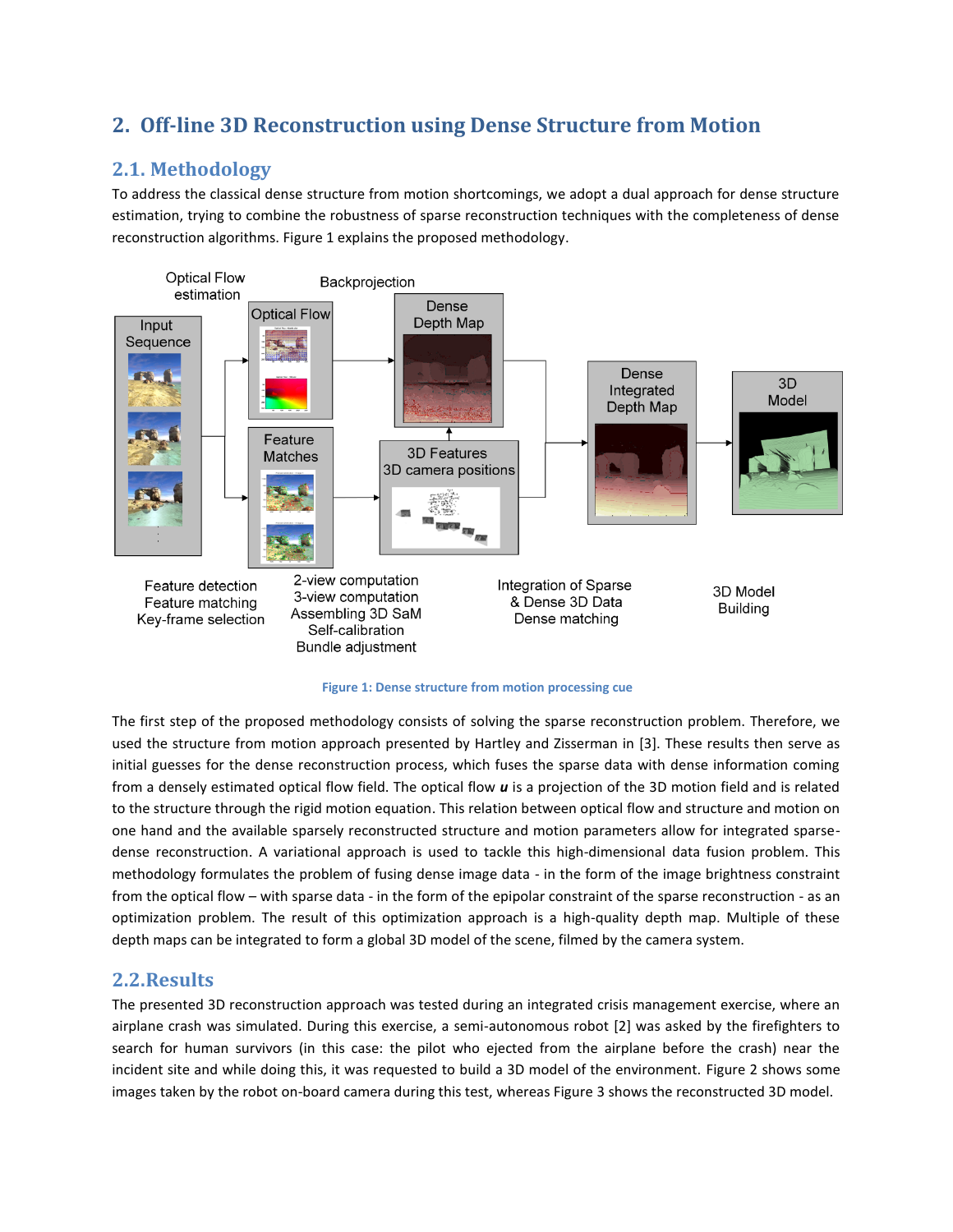

**Figure 2: Some frames shot by the semi-autonomous robot during the crisis management exercise**

The 3D model of Figure 3 shows a good resemblance to the physical nature of the environment and all required features can be identified: the ground plane, the bunker in the back, the canopy... As also the motion of the camera (which is fixed on the robot) is reconstructed using the presented methodology, the robot can be positioned in the virtual environment. As an example of how this 3D model can be efficiently used by crisis management teams, the 3D model of Figure 3 also indicates the position of a human survivor. The presence of the human survivor was detected by a human victim detection algorithm, presented in [\[1\]](#page-4-2) and this information was fused with the 3D information obtained through the presented depth reconstruction algorithm to locate and visualize the victim in the 3D model.



**Figure 3: Reconstructed 3D model of the environment, showing the camera/robot position and an indication of the presence of human survivors, by fusing the 3D information with the output of a human victim detector algorithm [\[1\].](#page-4-2)**

## **3. On-line 3D Reconstruction using Sparse Structure from Motion**

### **3.1. Methodology**

Stereo vision is one of the most active fields of research within the computer vision community. Hence, stereo algorithms have gained great maturity over the past decades. The focus of this research work is not to develop new stereo vision algorithms, but rather to investigate if and how the addition of motion data could improve existing stereo algorithms. Therefore, a short overview is given of the working principles of different stereo algorithms. For this, we base ourselves on the excellent taxonomy [\[5\]](#page-4-3) on dense two-frame stereo vision algorithms, written by Scharstein and Szeliski. This taxonomy is based on the observation that most stereo algorithms perform the following four steps**Error! Reference source not found.**:

#### *1. Matching cost computation:*

In this step, the stereo algorithm searches a range of disparities and accords a matching cost to each disparity for each pixel. The most popular matching costs are the Absolute intensity Differences (SAD) and the Squared intensity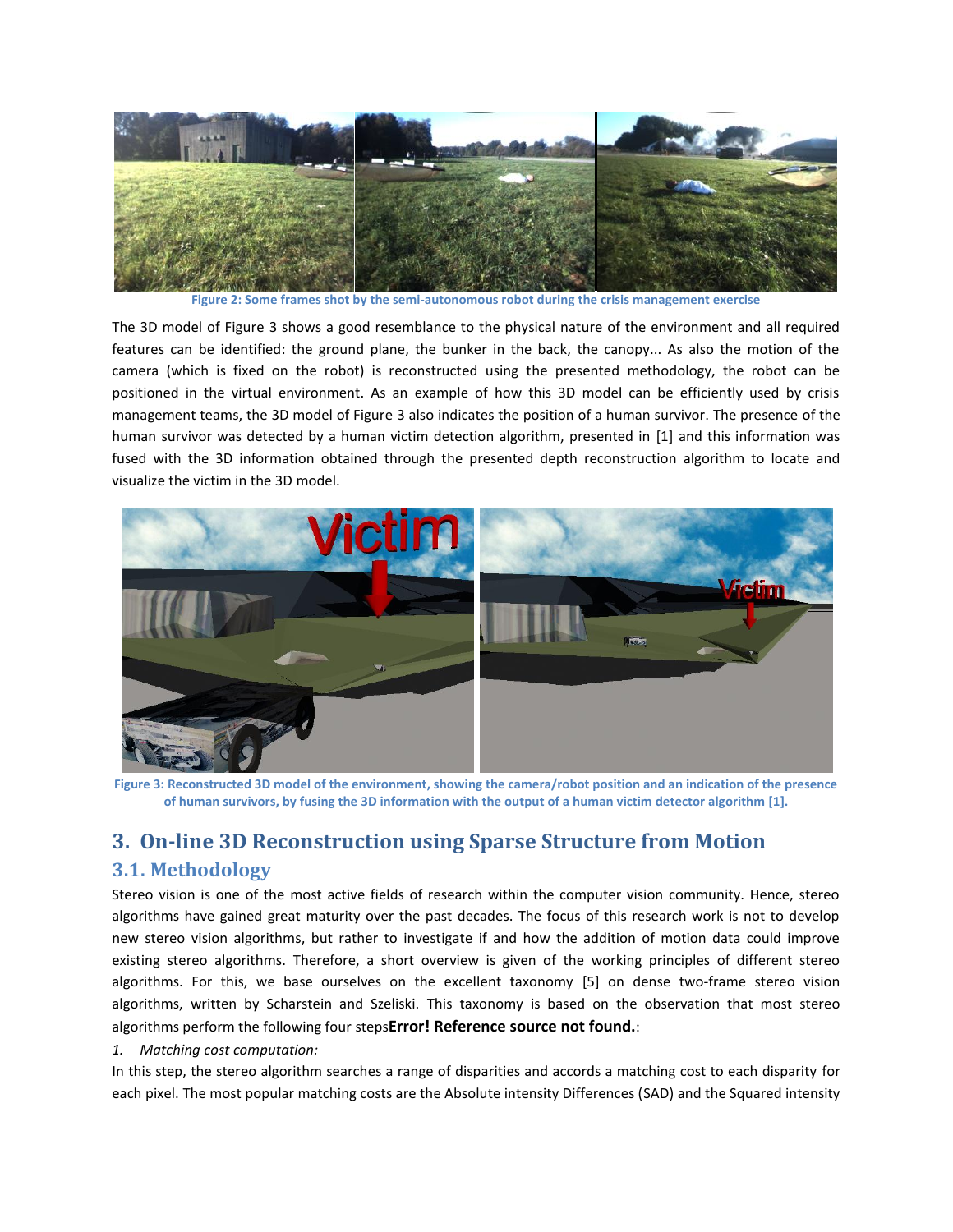Differences (SSD). However, next to stereo, structure from motion could also deliver an estimate of the new disparity level for each pixel. Consider 2 left and right stereo images *I<sup>11</sup>* and *I12*, shot at time *t<sup>0</sup>* by a calibrated stereo rig such that *RStereo* and *tStereo* are known. In both images, the projections *x<sup>11</sup>* and *x<sup>12</sup>* of the same 3D point *X* are visible. At time *t0 +k*, 2 new stereo images, *I<sup>21</sup>* and *I22*, are shot by the same stereo vision system. Structure from Motion is applied on the left images and right images. Here, we use the sparse structure from motion approach presented by Hartley and Zisserman in [\[3\].](#page-4-1) This leads to an estimation of the inter-frame camera motion, *RMotion* and *tMotion*, and camera projection matrices *P11, P12, P21, P<sup>22</sup>* for the 4 cameras. Following the stereo and motion and *Unotion*, and camera projection matrices  $P_{11}$ ,  $P_{12}$ ,  $P_{21}$ ,  $P_{22}$  for the 4 cameras. Following the stereo and motion<br>transformations,  $x_{22}$  can be written as a function of  $x_{21}$ :  $x_{22} = P_{22}T_{Motion}^{-1}T_{Stereo$ transformations,  $x_{22}$  can be written as a function of  $x_{21}$ :  $x_{22} = P_{22}P_{Motion}T_{Stereo}T_{Motion}P_{21}^{-1}x_{21}$ . The disparity can then<br>be calculated directly from the pixel positions  $x_{21}$  and  $x_{22}$ :  $d_{Motion} = P_{22}T_{Motion}^{-1}T_{Stereo$ disparity, estimated through sparse structure from motion as presented above, is then used as an extra term for disparity, estimated through sparse structure from motion as presented above, is then used as an extra term for<br>the cost function:  $Cost_{Total} = Cost_{SAD/SSD} + d_{Motion}^2 - d_{Stereo}^2$ . It is evident that the computational cost of the matching cost computation rises with the requested maximum disparity, which is a measure for the precision.

#### *2. Cost support aggregation:*

As in classical stereo processing techniques, a shiftable window is used for cost support aggregation.

#### *3. Disparity computation and optimization:*

For global methods, this processing step is the most important one. These methods are often formulated as an energy minimization problem with a data term *Edata(d)* representing how well the disparity function *d* fits with the input image pair and a smoothness term *Esmoothness(d)* enforcing smoothness constraints, to form an energy function nput image pair and a smoothness term  $E_{smoothness}(d)$  enforcing smoothness constraints, to form an energy function  $E(d)$  =  $E_{data}(d)$  +  $\lambda E_{smoothness}(d)$  . The definition of the smoothness term is crucial. Indeed, matching of image intensities typically fails on monochrome surfaces, because due to the fact that there are multiple solutions, the numerical stability cannot be assured. What is needed to solve this problem is a regularization term which extrapolates and smooths the structural data over pixels which belong to the same physical object at the same distance. As such, we interfere in the third step of the stereo computation algorithm, by including a smoothness term *Esmoothness(d)*. The main problem for smoothing is the preservation of discontinuities. Indeed, regularization should not over-smooth the solution such that depth discontinuities are no longer visible. Nagel and Enkelmann took into account this consideration and proposed in [\[4\]](#page-4-4) an anisotropic smoothing term which preserves the depth discontinuities. The Nagel and Enkelmann regularization model has already been proven successful in a range of

independent experiments and formulates a regularization term of the form:  $E_{\scriptscriptstyle smoothness}=\left.\nabla\zeta\right.^{T}{\bf D}\left.\nabla I_{\scriptscriptstyle \rm I} \right]$ *E<sub>smoothness* =  $\nabla \zeta^T \mathbf{D} \nabla I_1 \nabla \zeta$ ,</sub>

where **D** is a regularized projection matrix. Using this approach, discontinuities can be preserved.

*4. Disparity refinement or post processing:*

In the course of this work, we do not consider"post-processing" steps, as they are too application dependent.

#### **3.2.Results**

Figure 4 shows the results of the presented dense motion-augmented stereo estimation algorithm. By comparing the disparity estimation result of the presented methodology, as presented by Figure 4d to the result of the classical stereo approach without the presented augmentations of Figure 4c, it is evident that the proposed methodology outputs superior results compared to the classical method. In contrast to the pure stereo result, the disparity map as estimated by our method presents no disturbing holes, the depth gradient of the ground plane is well-visible, the 2 obstacles on the ground can also be easily discerned on the disparity map, and even the building, which is very far away, can be distinguished on the disparity map of Figure 4d. The processing time required to estimate a dense depth map using the presented methodology is about 1 second, which is still reasonable for nearreal time applications and it is to be expected that in the near future, with the constant increase in processing power, the calculation time will go down substantially, allowing full real-time operation.